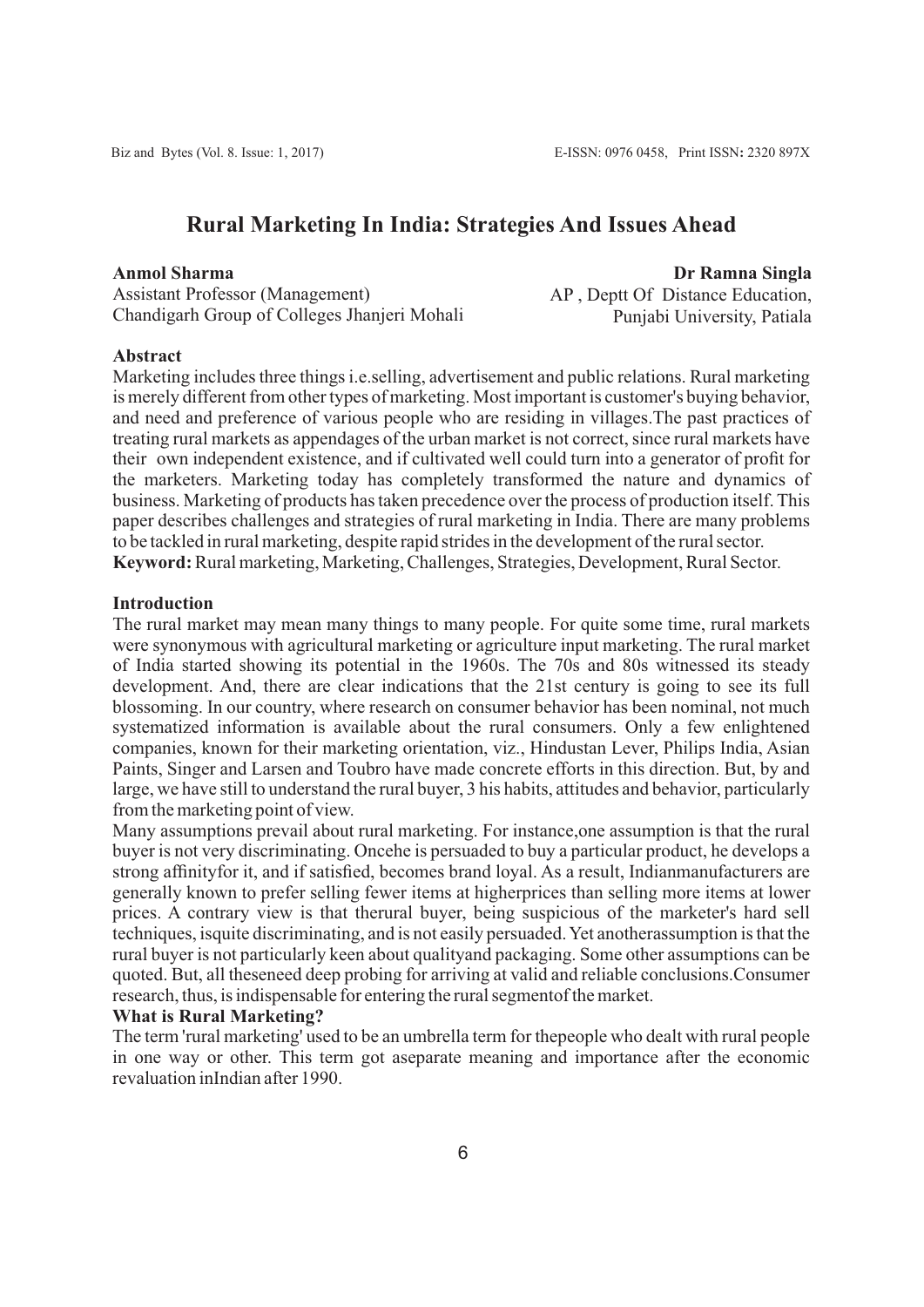The concept of rural marketing in India is often been found to form ambiguity in the minds of people who think rural marketing is all about agricultural marketing. However, rural marketing determines the carrying out of business activities bringing in the flow of goods from urban sectors to the rural regions of the country as well as the marketing of various products manufactured by the non-agricultural workers from rural to urban areas.

According to the census of India village with clear surveyed boundaries not having a municipality, corporation or board, with density of population not more than 400 Sq.km and with at least 75% of the male working population engaged in agriculture activities would quality as rural. According to this definition there are 6, 38,000 villages in the country of these 0.5% has a population about 10,000 and 2% have population between 5,000 and 10,000 around 50% has a population less than 200. Interestingly, the FMCG and consumer durable companies, any territory that has more than 20,000&50,000 population respectively in rural market so for them it is not rural India which is rural.

# **Significance of the rural markets**

If you meet a sales executive today and ask which market he would prefer to serve, the immediate answer would be, "Rural Markets" as they are still unexploited. A number of factors have been recognized as responsible for the rural market boom. Some of them are:

- 1. Increase in population, and hence increase in demand. The rural population in 1971 was 43.80 crores, which increased to 50.20 crores in 1981, 60.21 crores in 1991 and 66.0 crores in 2001.83.3 crores live in rural areas as per Census of India's in 2011.
- 2. Amarked increase in the rural income due to agrarian prosperity.
- 3. Large inflow of investment for rural development programs from government and other sources.
- 4. Increased contact of rural people with their urban counterparts due to development of transport and a wide communication network.
- 5. Increase in literacy and educational level among rural folks, and the resultant inclination to lead sophisticated lives.
- 6. Inflow of foreign remittances and foreign made goods in rural areas.
- 7. Changes in the land tenure system causing a structural change in the ownership pattern and consequent changes in the buying behavior. The general rise in the level of prosperity appears to have resulted in two dominant shifts in the rural consuming system. One is conspicuous consumption of consumer durables by almost all segments of rural consumers, and the obvious preference for branded goods as compared to non-branded goods of rural.

# **Objectives of paper**

The present study on the rural marketing strategies has been undertaken with a view to examine the diverse rural marketing strategies in rural India; accordingly following objectives have been formulated:

- 1. To understand the nature of rural markets in India.
- 2. To evaluate the existing rural marketing strategies and Improvement in same.
- 3. To discuss various issues involved in Rural Marketing in India.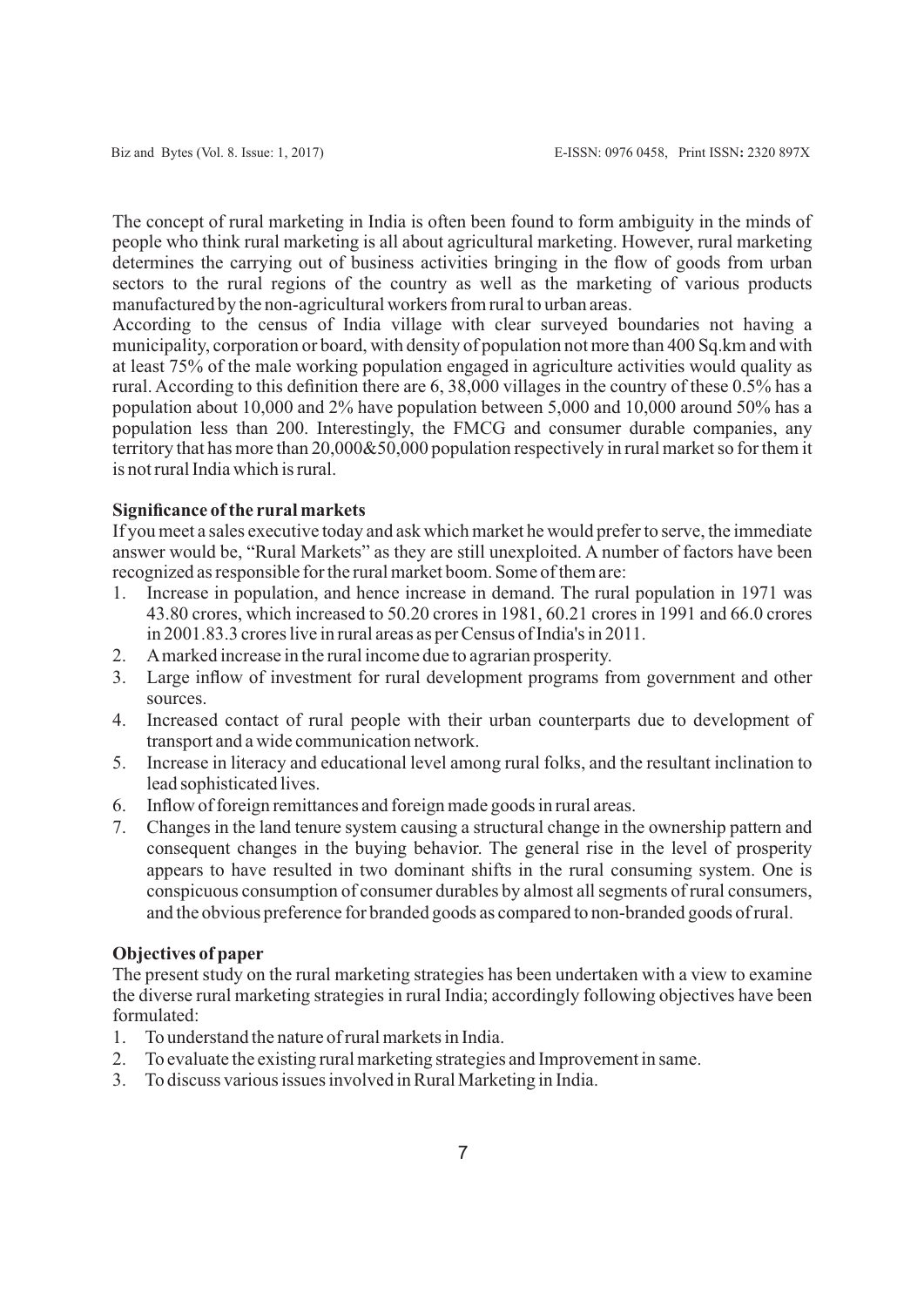#### **Nature and Source of the Data**

This paper is descriptive in nature. The data used is secondary in nature and has been collected from various websites and reputed journals.

### **Strategies for rural marketing**

The past practices of treating rural markets as appendages of the urban market is not correct, since rural markets have their own independent existence, and if cultivated well could turn into a generator of profit for the marketers. But the rural markets can be exploited by realizing them, rather than treating them as convenient extensions of the urban market.

Marketing Strategy: Marketers need to understand the psychology of the rural consumers and then actconsequently. Rural marketing involves more exhaustive personal selling efforts comparedto urban marketing. Firms should abstain from designing goods for the urban markets and subsequently pushing them in the rural areas. To effectively tap the rural market, a brandmust associate it with the same things the rural folks do. This can be done by utilizing thevarious rural folk media to reach them in their own language and in large numbers so thatthe brand can be associated with the myriad rituals, celebrations, festivals, "melas", and other activities where they assemble.

Promotional Strategy:Marketers must be very careful while choosing the mediums to be used for communication. Only 16% of the rural population has access to a vernacular newspaper. So, the audio visuals must be planned to convey a right message to the rural folk. The rich, traditional media forms like folk dances, puppet shows, etc., with which the rural consumers are familiar and comfortable, can be used for high impact product campaigns. Radio is also very popular source of information and Entertainment, Adds on radio can also be a helpful tool for marketers.

Distribution Strategy: One of the ways could be using company delivery van which can serve two purposes - it can take the products to the customers in every nook and corner of the market, and it also enables the firm to establish direct contact with them, and thereby facilitate sales promotion. Annual "melas" organized are quite popular and provide a very good platform for distribution because people visit them to make several purchases. According to the Indian Market Research Bureau, around 8000 such melas are held in rural India every year. Rural markets have the practice of fixing specific days in a week as Market Days called "Haats' when exchange of goods and services are carried out. This is another potential low cost distribution channel available to the marketers. Also, every region consisting of several villages is generally served by one satellite town termed as "Mandis"where people prefer to go to buy their durable commodities. If marketing managers use these feeder towns, they will easily be able to cover a large section of the rural population.

Pricing Strategies:

The pricing strategy for rural market will depend upon the scope for reducing the price of the product to suit the rural incomes and at the same time not compromising with the utility and sturdiness of the product.Low cost product strategy can be adopted by both, manufacturing and marketing men. Price can be kept low by small unit packing. Packaging that is reusable and can be refilled attracts the attention of rural buyers. For examples: Zandu Chyawanprash is providing plastic Containers that can be reused by the consumers.

Other Strategies:Some other Strategies to be followed in Indian Rural Market-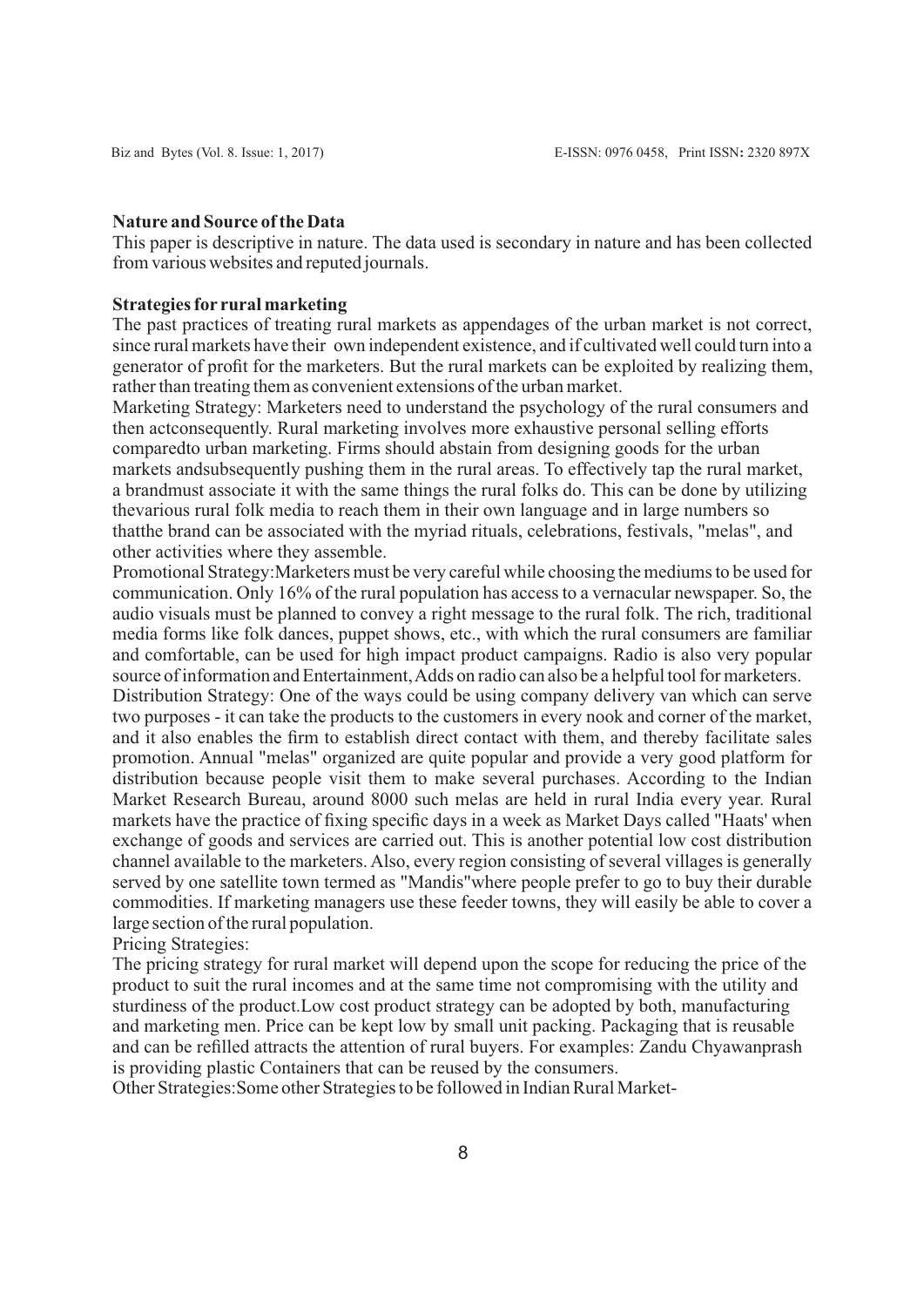\*Decentralizing rural markets by detaching them from the urban bases. A give-and-take twoway approach should replace the present one-way exploitation.

\*The salesman in rural markets should be selected from the educated unemployed villagers, trained well and appointed as salesmen. The town-to-villages shuttling salesmen are to be replaced by stationary salesman in villages.

\*Companies should also adequately concentrate on educating the villagers to save them from spurious goods and services.

\*Rural markets are laggards in picking up new products. This will help the companies to phase their marketing efforts. This will also help to sell inventories of products out dated in urban markets.

\*In rural India, consumers are not brand-loyal, but their purchase patterns can be termed as brand stickiness". So, more brand awareness and presence in the markets will influence the purchasers.

\*It is important for any brand to test the campaign before as well as after it is executed to understand and measure the audience consumption patterns

## **Emerging issues in rural marketing**

There are many problems to be tackled in rural marketing, despite rapid strides in the development of the rural sector. Some of the common problems are discussed below:

Lack Of Transportation Facility: Transportation is an important aspect in theprocess of movement of products from urban production centers toremote villages. The transportation infrastructure is extremely poor inrural India. Due to this reason, most of the villages are not accessible to the marketing man. In our country, there are six lakhs villages. Nearly 50 per cent of them are not connected by road at all. Many parts in ruralIndia have only kachcha roads. During the monsoons, even these roads become unserviceable. Regarding rail transport, though India has the second largest railway system in the world, many parts of rural India however, remain outside the rail network.

Difficulty In Communication: Marketing communication in rural markets suffers from a variety of constraints. The literacy rate among the rural consumers is very low. Print media, therefore, have limited scope in the rural context. Apart from low levels of literacy, the traditionboundnature of rural people, their cultural barriers and their overall economic backwardness add to the difficulties of the communication task. Post, telegraph, and telephones are the main components of the communication infrastructure. These facilities are extremely inadequate in the rural parts of our country. In rural areas, the literacy percentage is still low, compared to urban areas. In India, there are 18 recognized languages. All these languages and many dialects are spoken in rural areas. English and Hindi are not understood by many people. Due to these problems, rural consumers, unlike urban consumers do not have exposure to new products.

Availability Of Appropriate Media: It has been estimated that all organized media in the country put together can reach only 30 per cent of the rural population of India. The print media covers only 18 per cent of the rural population. The radio network, in theory, covers 90 per cent. But, actual listenership is much less. TV is popular, and is an ideal medium for communicating with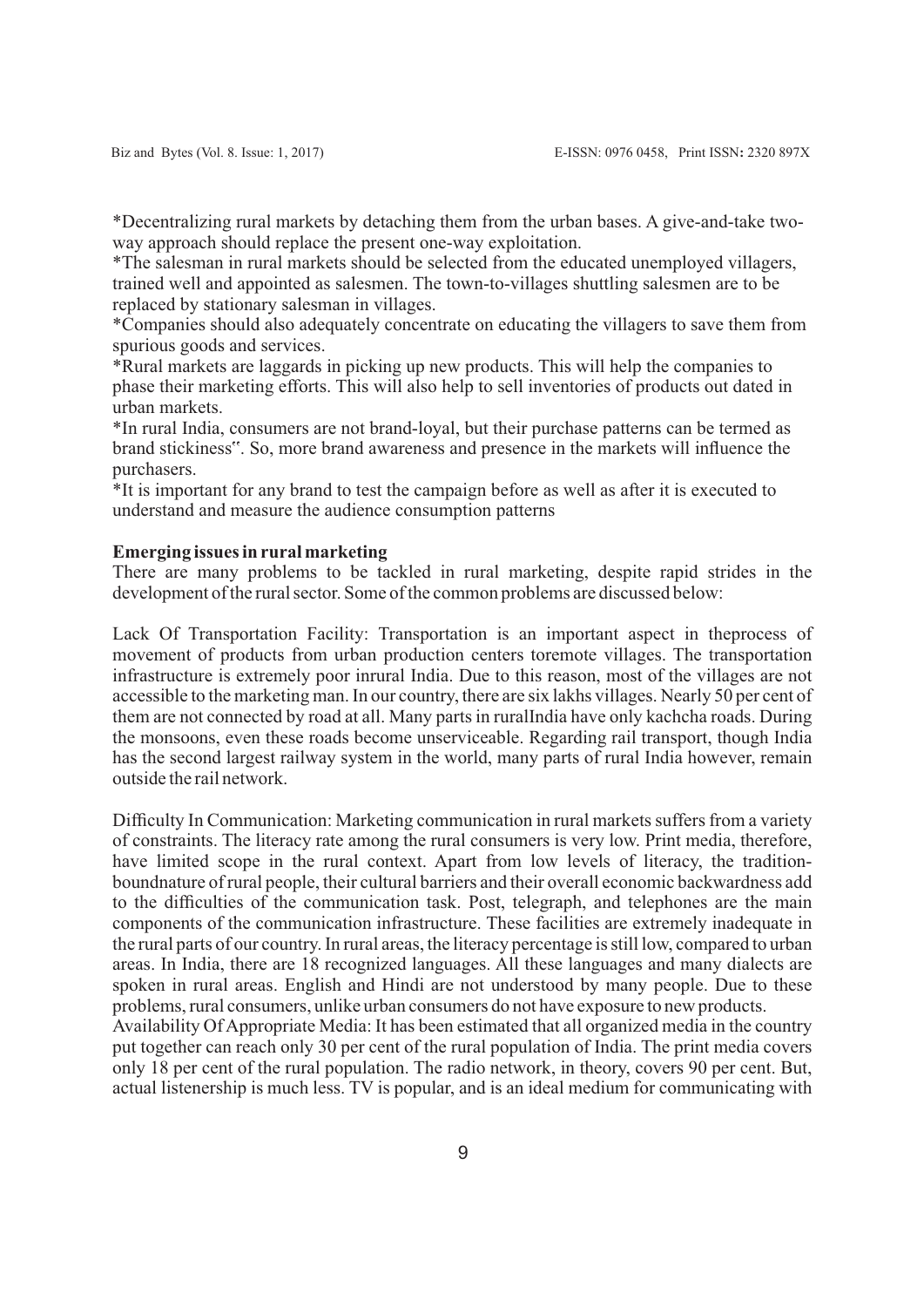the rural masses. But, it is not available in all interior parts of the country. It is estimated that TV covers 20 per cent of the rural population. But, the actual viewership is meager. The cinema, however, is a good medium for rural communication. But, these opportunities are very low in rural areas.

Warehousing Problems: A storage function is necessary because production and consumption cycles rarely match. Many agricultural commodities are produced seasonally, whereas demand for them is continuous. The storage function overcomes discrepancies in desired quantities and timing. In warehousing too, there are special problems in the rural context. The central warehousing corporation and state warehousing, which constitute the top tier in public warehousing in our country, have not extended their network of warehouses to the rural parts. It is almost impossible to distribute effectively in the interior outlets in the absence of adequate storage facilities. Due to lack of adequate and scientific storage facilities in rural areas, stocks are being maintained in towns only.

Village Structure In India: In our country, the village structure itself causes many problems. Most of the villages are small and scattered. It is estimated that 60 per cent of the villages are in the population group of below 1,000. The scattered nature of the villages increases distribution costs, and their small size affects economic viability of establishing distribution points.

Rural Markets And Sales Management: Rural marketing involves a greater amount of personal selling effort compared to urban marketing. The rural salesman must also be able to guide the rural customers in the choice of the products. It has been observed that rural salesmen do not properly motivate rural consumers. The rural salesman has to be a patient listener as his customers are extremely traditional. He may have to spend a lot of time on consumer visits to gain a favorable response from him. Channel management is also a difficult task in rural marketing. The distribution channels in villages are lengthy involving more intermediaries and consequently higher consumer prices. In many cases, dealers with required qualities are not available.

Seasonal Demand: Seasonal demand is main problem of rural market. Agriculture situation plays a significant role in the demand of commodities in the rural market because it is the main source of income. Again agriculture depends on monsoon so buying capacity of rural consumers varies. Despite this, many rural areas are not connected by rail transport. Kuccha roads become unserviceable during monsoon

Inadequate Banking And Credit Facilities: In rural markets, distribution is also handicapped due to lack of adequate banking and credit facilities. The rural outlets require banking support to enable remittances, to get replenishment of stocks, to facilitate credit transactions in general, and to obtain credit support from the bank. Retailers are unable to carry optimum stocks in the absence of adequate credit facilities. Because of this problem, they are not able to offer credit to the consumers. All these problems lead to low marketing activities in rural areas. It is estimated that there is one bank for every 50 villages, showing the poor banking facilities in rural areas.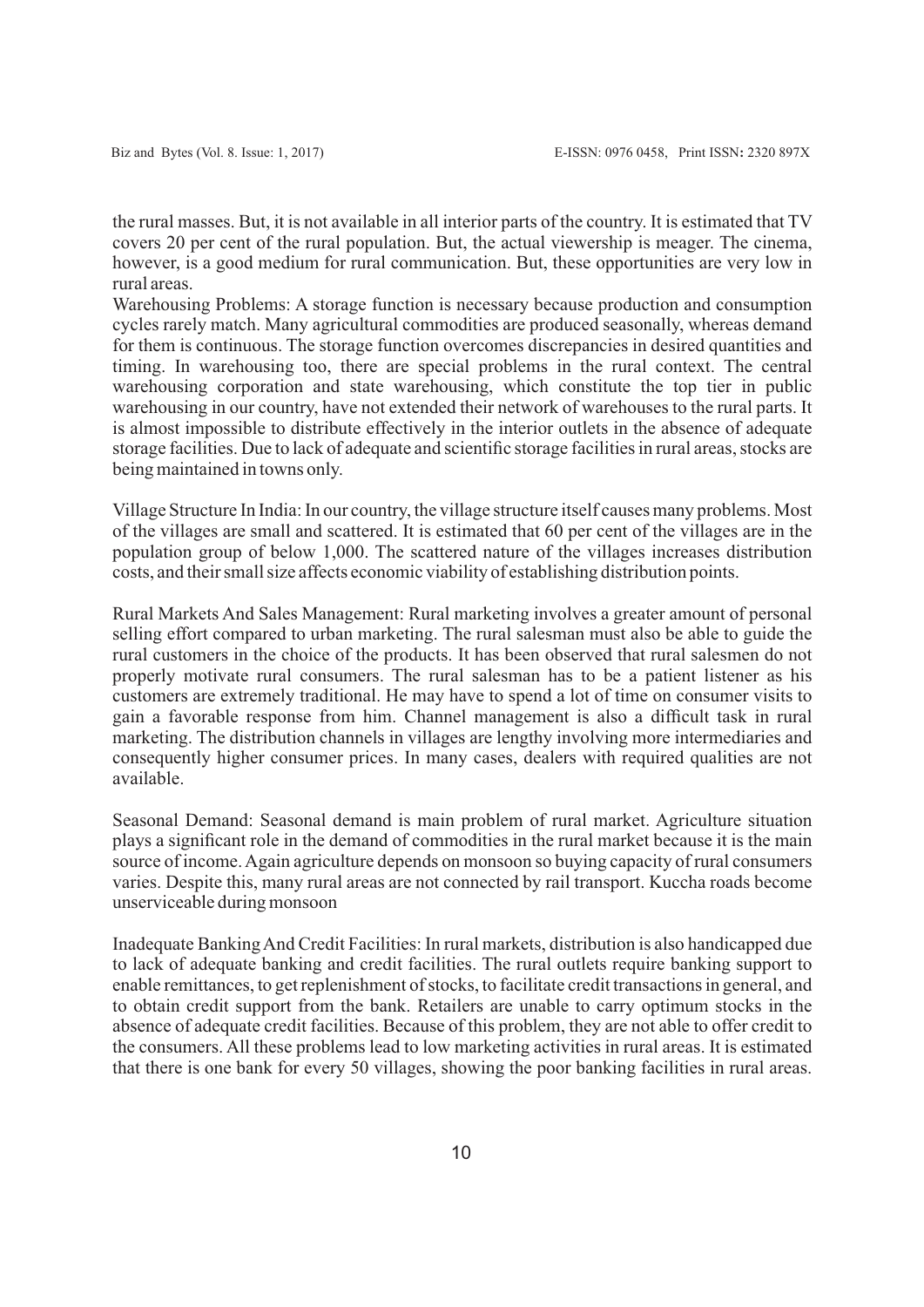Market segmentation In Rural Markets: Market segmentation is the process of dividing the total market into a number of sub-markets. The heterogeneous market is broken up into a number of relatively homogeneous units. Market segmentation is as important in rural marketing as it is in urban marketing. Most firms assume that rural markets are homogeneous. It is unwise on the part of these firms to assume that the rural market can be served with the same product, price and promotion combination.

Branding: The brand is the surest means of conveying quality to rural consumers. Day by day, though national brands are getting popular, local brands are also playing a significant role in rural areas. This may be due to illiteracy, ignorance and low purchasing power of rural consumers. It has been observed that there is greater dissatisfaction among the rural consumers with regard to selling of low quality duplicate brands, particularly soaps, creams, clothes, etc. whose prices are often half of those of national brands, but sold at prices on paror slightly less than the prices of national brands. Local brands are becoming popular in rural markets in spite of their lower quality.

Packaging: As far as packaging is concerned, as a general rule, smaller packages are more popular in the rural areas. At present, all essential products are not available in villages in smaller packaging. The lower income group consumers are not able to purchase large and medium size packaged goods. It is also found that the labeling on the package is not in the local language. This is a major constraint to rural consumers understanding the product characteristics.

# **Some Sugessions to Improve Rural Markets**

- 1. Infrastructure of markets and warehouses should be regulated so as to ensure fair prices.
- 2. The efficient marketing and distribution system is necessary to reach ultimate consumer in the quickest time possible at minimum cost.
- 3. Public weighing machines one in each rural market to ensure correct weight both for farm and non-farm arrivals. Storage in cold storage is also required.
- 4. The existing marketing staff must be increased and adequate training must be given in regards to agriculture produce, which is being stored in warehouse.
- 5. The proper packaging technology must be improved, which also determine the quality of goods.

# **Conclusion**

Indian economy is primarily based upon primary sector, which means our dependence upon agriculture sector is more. Rural marketing have to play in the economic development of a developing country. An intensive effort in order to provide the basic facilities to rural consumers is the need of the hour. There is rapid development in infrastructure all these opportunities attract companies to target rural market. With some technologies breakthrough in distribution and marketing of products in rural India, companies in rural market can earn more profits, market share, etc. The Rural market is a greater future prospect for the marketers and there are many opportunities available for them in rural markets.